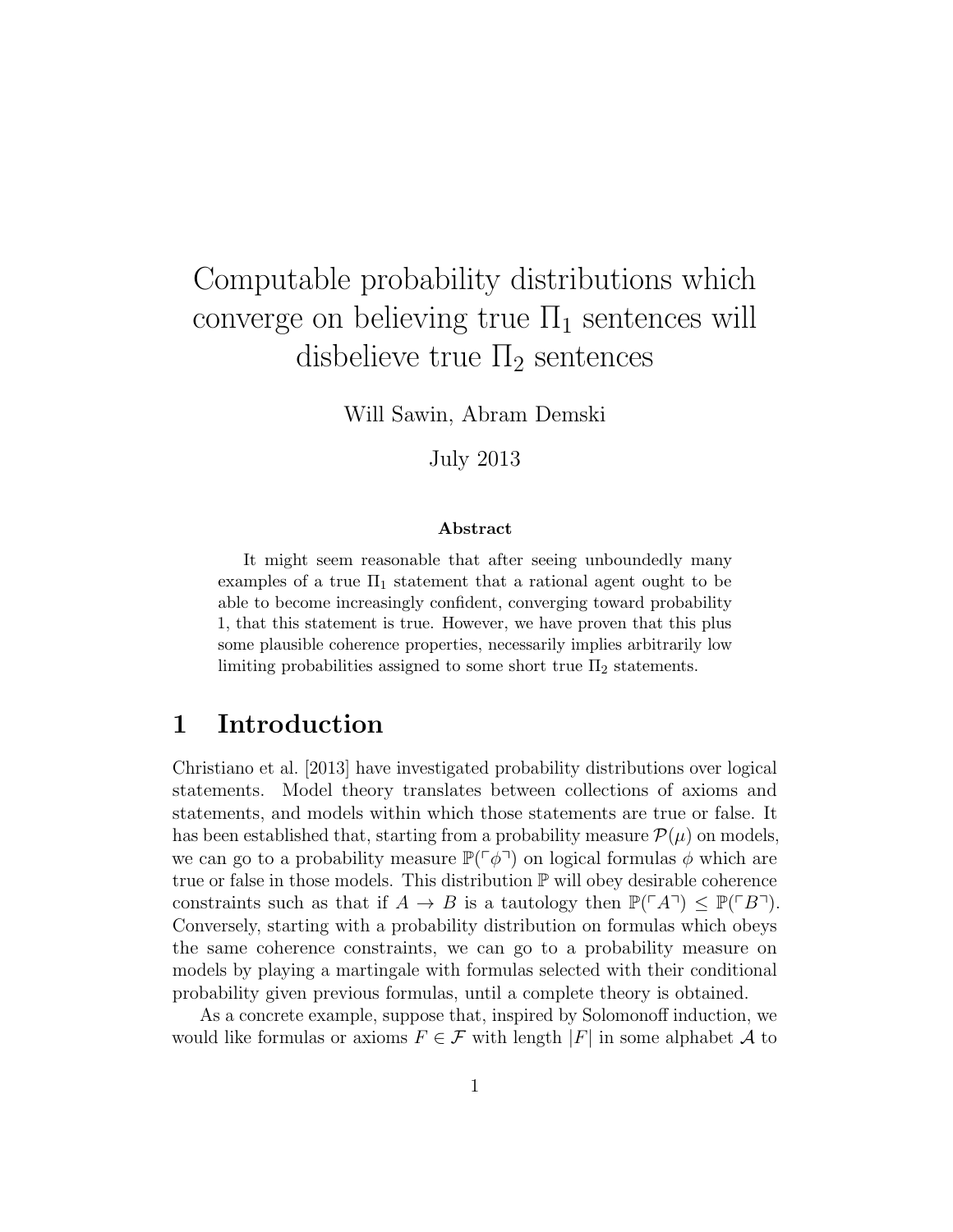have probability at least equal to  $2^{-|F|}$ . Then we can obtain a corresponding probability distribution over formulas, and hence over models, by beginning with the empty formula and iteratively adjoining well-formed formulas randomly generated from  $A$ , discarding formulas which yield inconsistencies. Demski [2012] proposes a prior  $\mathbb{P}_L$  along these lines and suggests a sampling procedure to converge to  $\mathbb P$  in the limit.

Algorithm 1 gives this computable procedure, slightly adapted from the published version. In this algorithm, gens() is a function which generates a random sentence according to the probability distribution over formulas, and  $\text{con}(\sigma, t)$  is a function which returns true if there is not a proof of contradiction of length t or less from the set  $\sigma$  of sentences, and false otherwise.

| <b>Algorithm 1:</b> Sampling procedure searching proofs up to length $t$   |
|----------------------------------------------------------------------------|
| Function SAMPLE $(t, \phi)$ :                                              |
| $S \longleftarrow \Box$                                                    |
| loop                                                                       |
| push(gens(), S)<br>/* Add a random sentence to $S * /$                     |
| $y \longleftarrow \text{con}(S \cup \{\phi\}, t)$                          |
| $n \longleftarrow \text{con}(S \cup \{\neg \phi\}, t)$                     |
| <b>if</b> $\neg y \wedge \neg n$ then the random sentence was inconsistent |
| pop(S)                                                                     |
| <b>if</b> $y \wedge \neg n$ then $\phi$ holds in this sample               |
| return true                                                                |
| <b>if</b> $\neg y \wedge n$ <b>then</b> $\neg \phi$ holds in this sample   |
| return false                                                               |

Roughly, as we increase t, Algorithm 1 spends longer and longer checking for contradictions and so converges on the true probability distribution in the limit.

By adjoining e.g. the axioms of first-order arithmetic  $(\mathcal{P} \mathcal{A})$  to the initial empty set S of sentences we can obtain a probability distribution  $\mathbb{P}_{\mathcal{P} A}$  which assumes  $\mathcal{P}A$ , and hence obtain probabilities over logical sentences about first-order arithmetic. Probabilities of  $P\mathcal{A}$  theorems will be 1, but statements F not proven or disproven by first-order arithmetic will have probability at least  $2^{-|F|}$  since they have at least this probability of being added immediately.

The limit of SAMPLE $(t, \phi)$  starting with  $\mathcal{P}A$  will assign positive probability to  $\Sigma_1$  statements S which are false in the standard natural numbers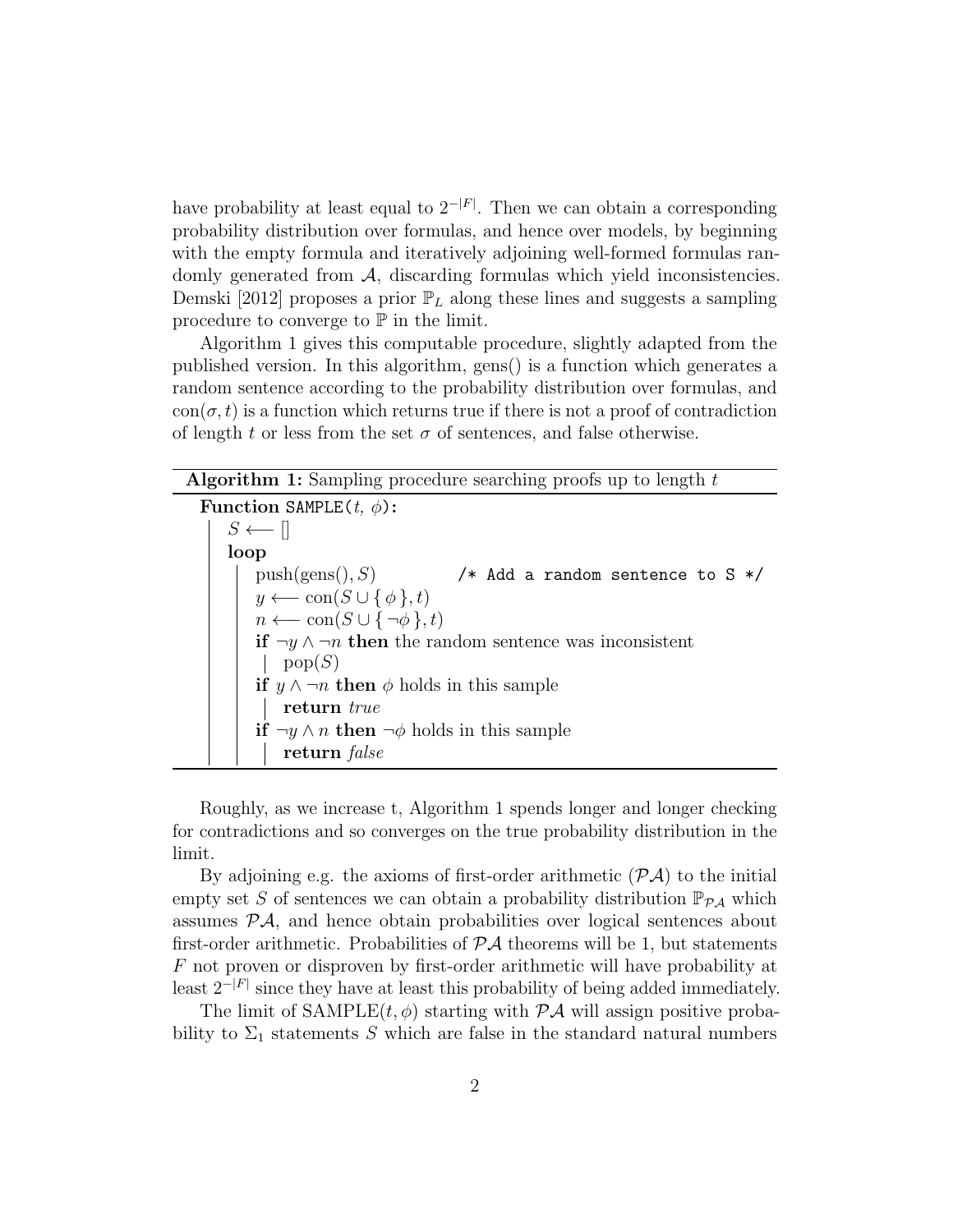N, or fail to converge to 1 for  $\Pi_1$  statements true in N, even in the limit of seeing unboundedly many negative (resp. positive) examples of S and no positive (resp. negative) examples of S. This is because SAMPLE has a fixed positive probability of adding  $S$  at the start of its exploration. This corresponds to assigning positive probability to nonstandard models in which the  $\Sigma_1$  statement S is true.

It may seem sensible at first that a rational agent ought to be able to converge toward limiting probabilities of 1 for true  $\Pi_1$  statements (probabilities of 0 for false  $\Sigma_1$  statements) after seeing unboundedly many confirmations, via scientific induction and probabilistic reasoning. For example, Hutter et al. [2013] demands this (via the "Gaifman condition") in his logical prior. However,  $\Pi_1$  convergence is not without downsides, so great as to argue strongly against  $\Pi_1$  convergence as a desirable property for rational agents. (The alternative being that rational agents should behave similarly to the original sample distribution, and not perform scientific induction of unprovable  $\Pi_1$ statements with probabilistic confidence approaching 1 even in the limit of an infinite number of confirming examples.)

We will demonstrate that convergence on  $\Pi_1$  truths implies bad behavior with respect to assigning probabilities to statements in  $\Pi_2$ . In particular,  $\Pi_1$ convergence along with basic coherence properties implies that some true statements in  $\Pi_2$  will be assigned probability zero in the limit. (Contrast to the limiting distribution of SAMPLE where short true  $\Pi_2$  statements S will never have probability falling below  $2^{-|S|}$ .)

#### 2 Main result

Let  $P : \mathbb{N} \times \mathbb{N} \to [0, 1]$  be a function, where  $P(t, \lceil \phi \rceil)$  represents the probability that an agent assigns to the statement  $\phi$  at time t (where  $\phi^{-1}$  is the Gödel number of  $\phi$ ). So that an agent can actually determine the probabilities it assigns, we require that each bit of  $P(t, \lceil \phi \rceil)$  is a computable function of t and  $\lceil \phi \rceil$ .

**Theorem 1.**  $P(t, \lceil \phi \rceil)$  cannot satisfy all three of the following properties:

1. Coherence: If  $\phi \implies \neg \psi$ , then

$$
\limsup_{t \to \infty} P(t, \lceil \phi \rceil) + P(t, \lceil \psi \rceil) \le 1.
$$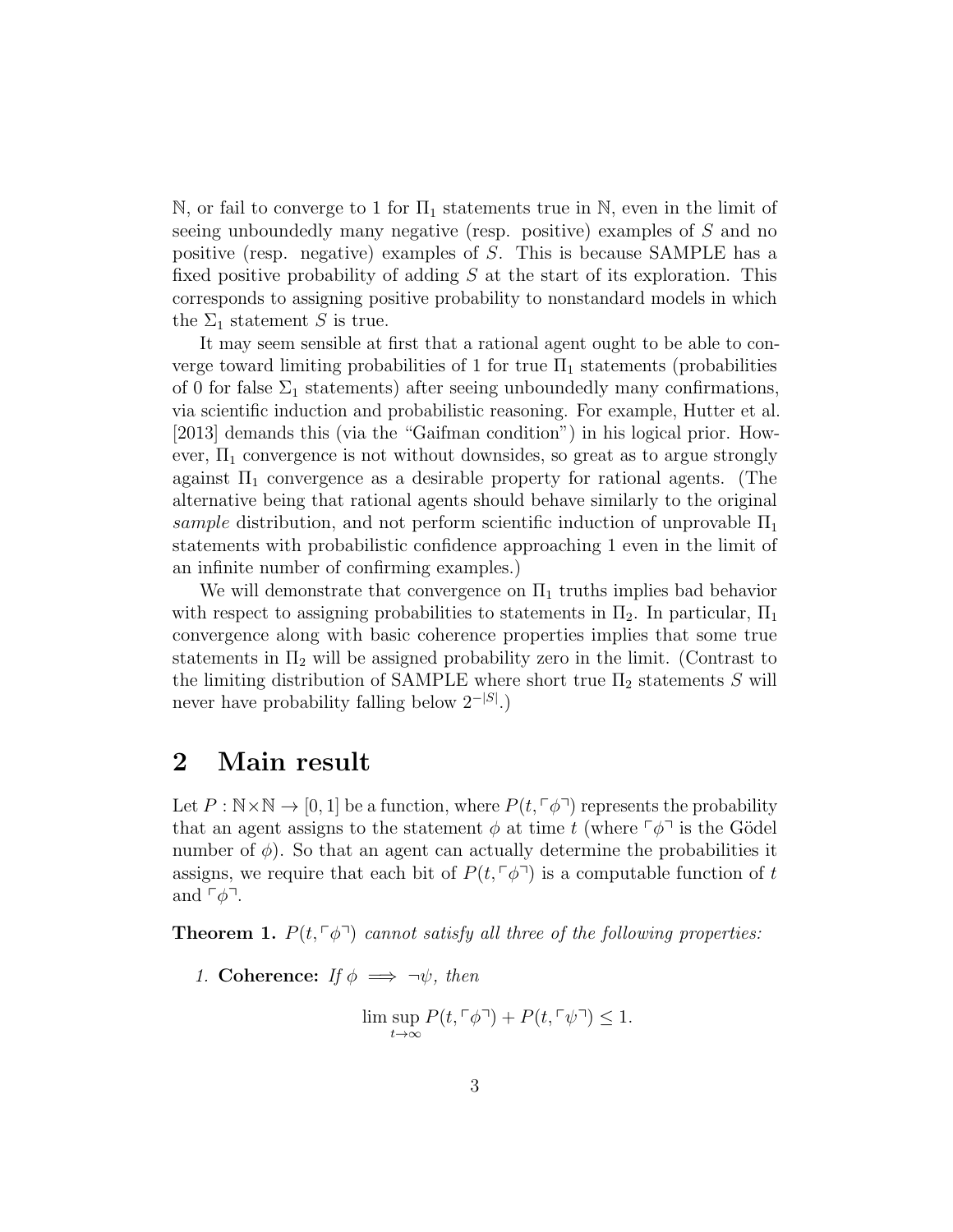2. Scientific induction: If  $\phi$  is a true  $\Pi_1$  sentence, then

$$
\lim_{t \to \infty} P(t, \ulcorner \phi \urcorner) = 1.
$$

3.  $\Pi_2$  open mindedness: If  $\phi$  is a true  $\Pi_2$  statement, then

$$
\lim\inf_{t\to\infty}P(t,\ulcorner\phi\urcorner)>0.
$$

*Proof.* First note that conditions 1 and 2 imply that if  $\phi$  is a false  $\Pi_2$  sentence, then  $\lim_{t\to\infty} P(t, \lceil \phi \rceil) = 0$ . This is simply because any false  $\Pi_2$  sentence must have some counterexample which is a true  $\Pi_1$  sentence. If  $\psi$  is this counterexample, then  $\lim_{t\to\infty} P(t, \lceil \psi \rceil) = 1$ , and  $\liminf_{t\to\infty} P(t, \lceil \psi \rceil) + P(t, \lceil \psi \rceil) \leq 1$ , so  $\lim_{t\to\infty} P(t, \lceil \phi \rceil) = 0.$ 

So if there were a function  $P(t, \lceil \phi \rceil)$  satisfying all these conditions, then each  $\Pi_2$  statement  $\phi$  would be equivalent to the statement lim inf $f_{t\to\infty}P(t,\lceil \phi \rceil)$ 0. This is in fact a  $\Sigma_2$  statement:  $\exists n, b : \forall t \geq n : P(t, \lceil \phi \rceil) \geq 1/2^b$ . So every  $\Pi_2$  statement is equivalent to a  $\Sigma_2$  statement and is thus a  $\Delta_2$  statement, but the inclusion  $\Delta_2 \subset \Pi_2$  is known to be strict, so this is a contradiction.  $\Box$ 

### 3 Interpretation

A system with  $\Pi_1$  convergence assigns probabilities approaching 1 to  $\Pi_1$ statements for which it has seen sufficiently many examples. A  $\Pi_2$  statement is composed of infinitely many  $\Sigma_1$  statements, each of which is a negated  $\Pi_1$  statement. By the time we have observed the truth of the first trillion  $\Sigma_1$  statements, at the end of sufficient time, there may be some further  $\Sigma_1$ statement for the trillion-and-first case, where the corresponding scientific induction on its negated  $\Pi_1$  counterpart tells us to be extremely confident that no example will ever be found. By the time the trillion-and-first positive example of the  $\Sigma_1$  statement has been found, we are even more confident of the untruth of the trillion-and-second statement. Thus attempting to create a probability distribution which performs scientific induction on  $\Pi_1$  statements, converging to probability 1 for the true versions of such statements, can create zero limiting probabilities assigned to true  $\Pi_2$  statements.

By our main result, this effect is inevitable.